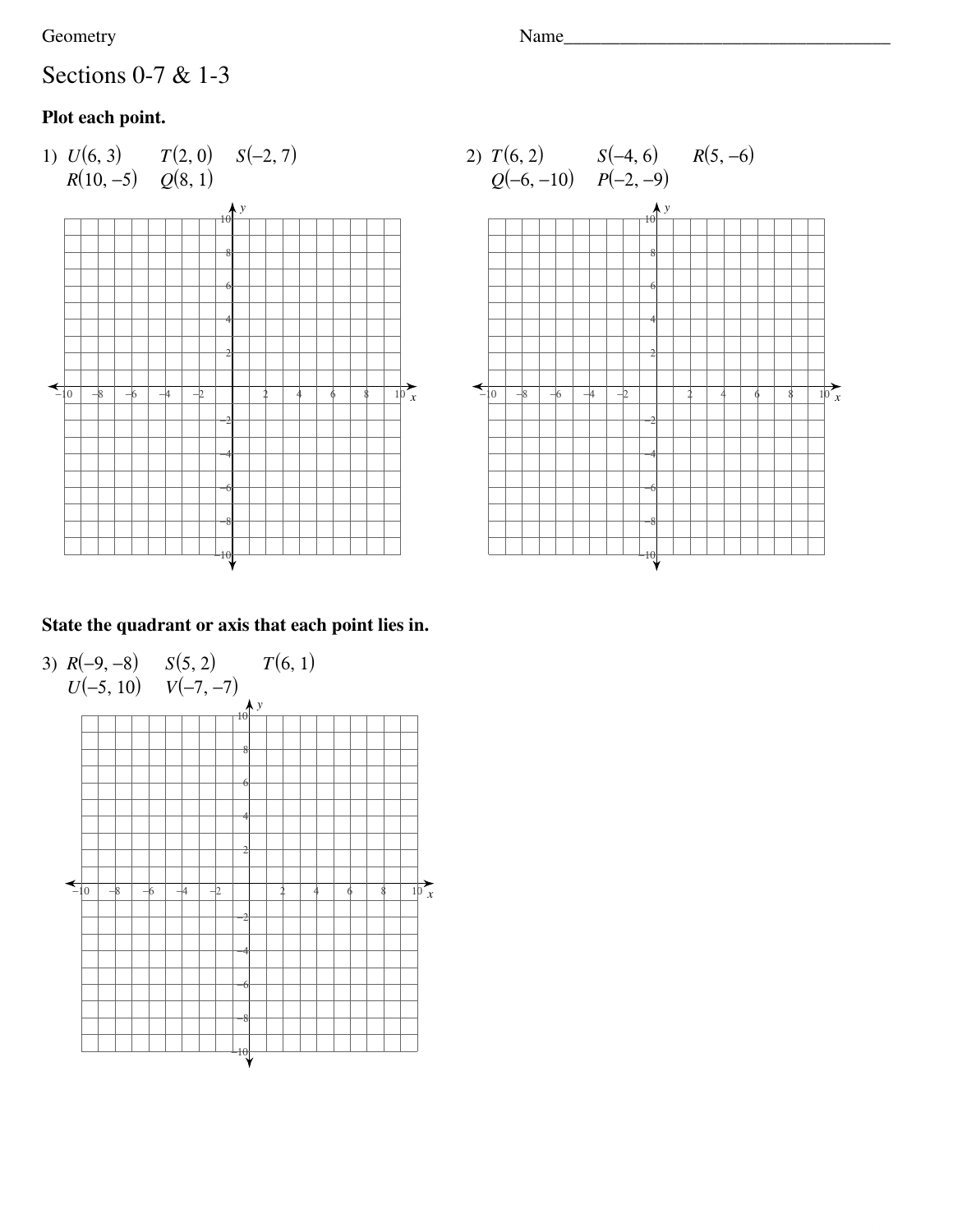

## State the coordinates of each point.

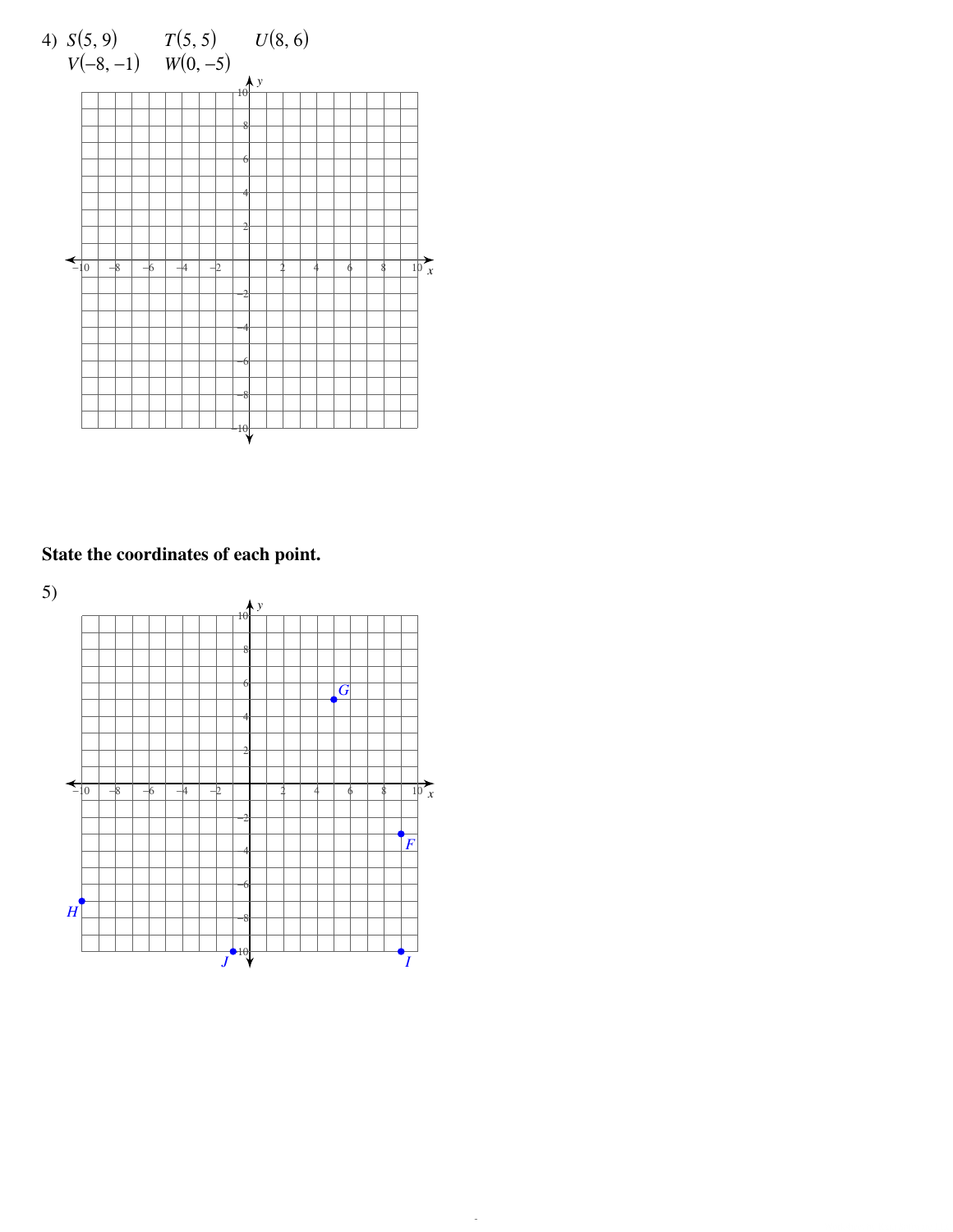

#### Find the midpoint of each line segment.



#### Find the midpoint of the line segment with the given endpoints.

10)  $(6, 2), (-4, -5)$ 9)  $(3, 6)$ ,  $(3, 6)$ 

#### Find the other endpoint of the line segment with the given endpoint and midpoint.

11) Endpoint:  $(-8, 8)$ , midpoint:  $(-5, 3)$ 12) Endpoint:  $(10, -9)$ , midpoint:  $(2, 5)$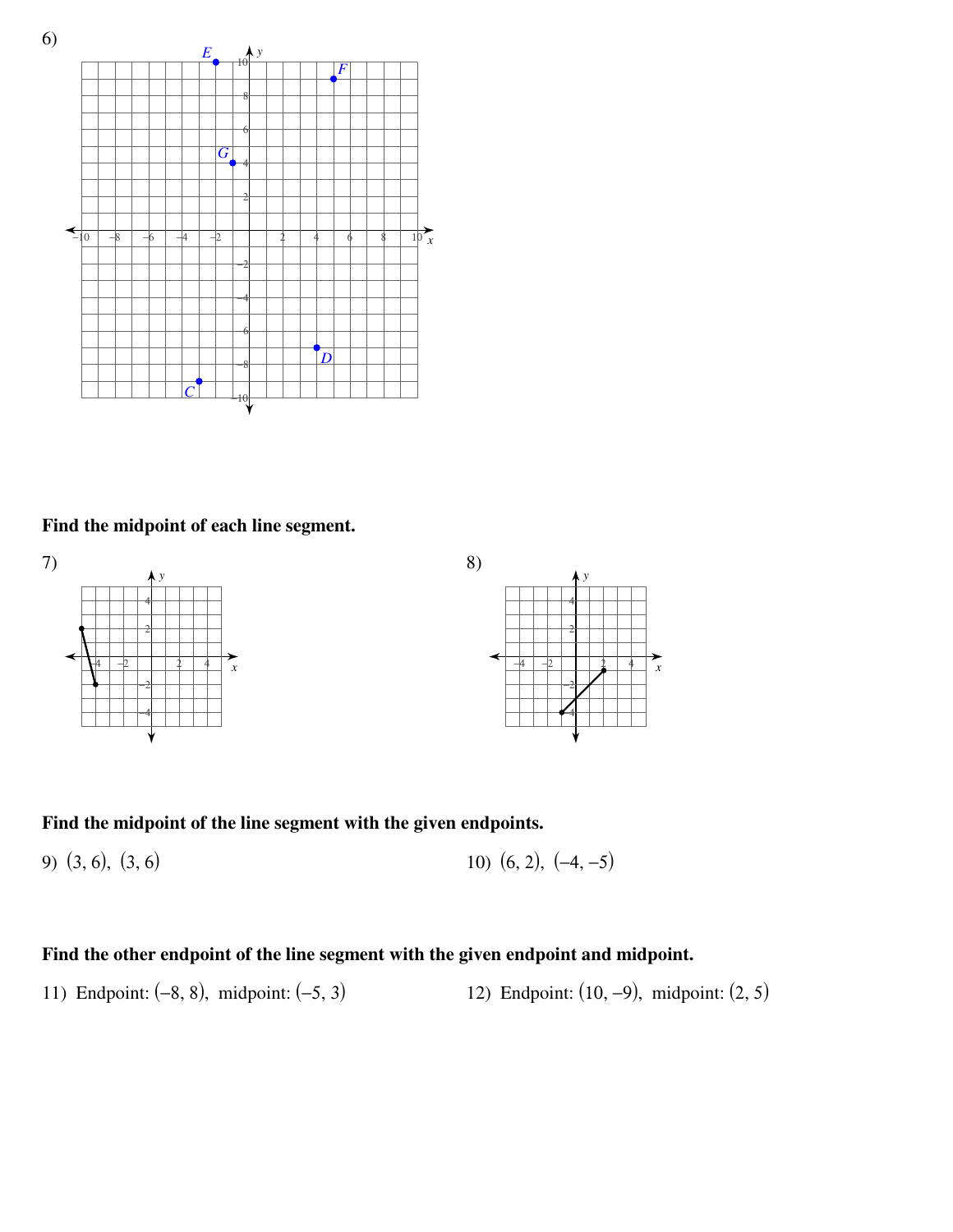# Find the distance between each pair of points.



15)  $(-7, -2)$ ,  $(-1, 4)$ 



16)  $(-4, 3)$ ,  $(4, 3)$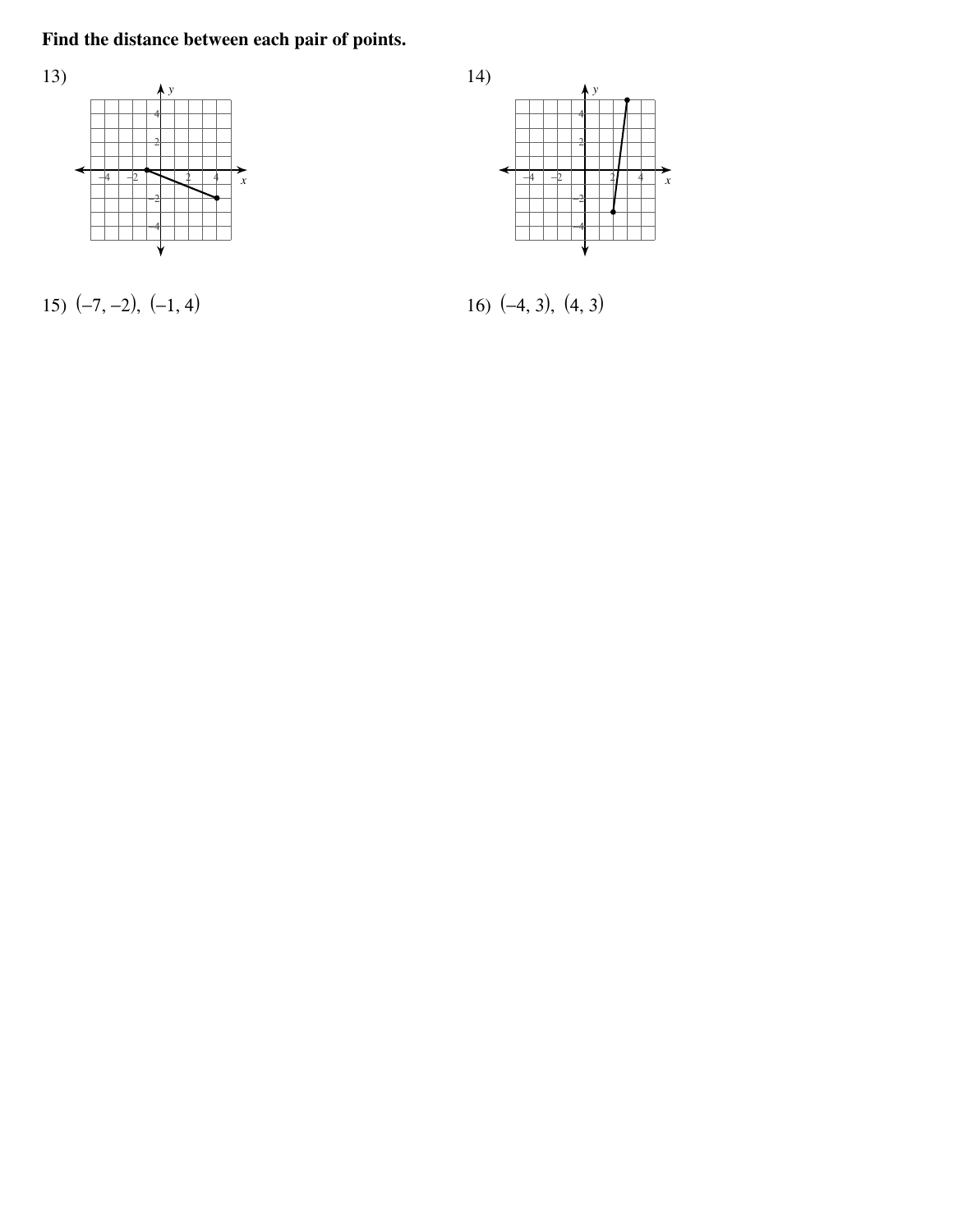Geometry

### Section 1-2

#### Find the length indicated.













#### Solve for x.





### Find the length indicated.

9) Find  $IJ$ 











#### Points A, B, and C are collinear. Point B is between A and C. Find the length indicated.

13)  $AB = 10$  and  $BC = 2$ . Find AC.

14)  $AC = 8$  and  $BC = 7$ . Find AB.

Name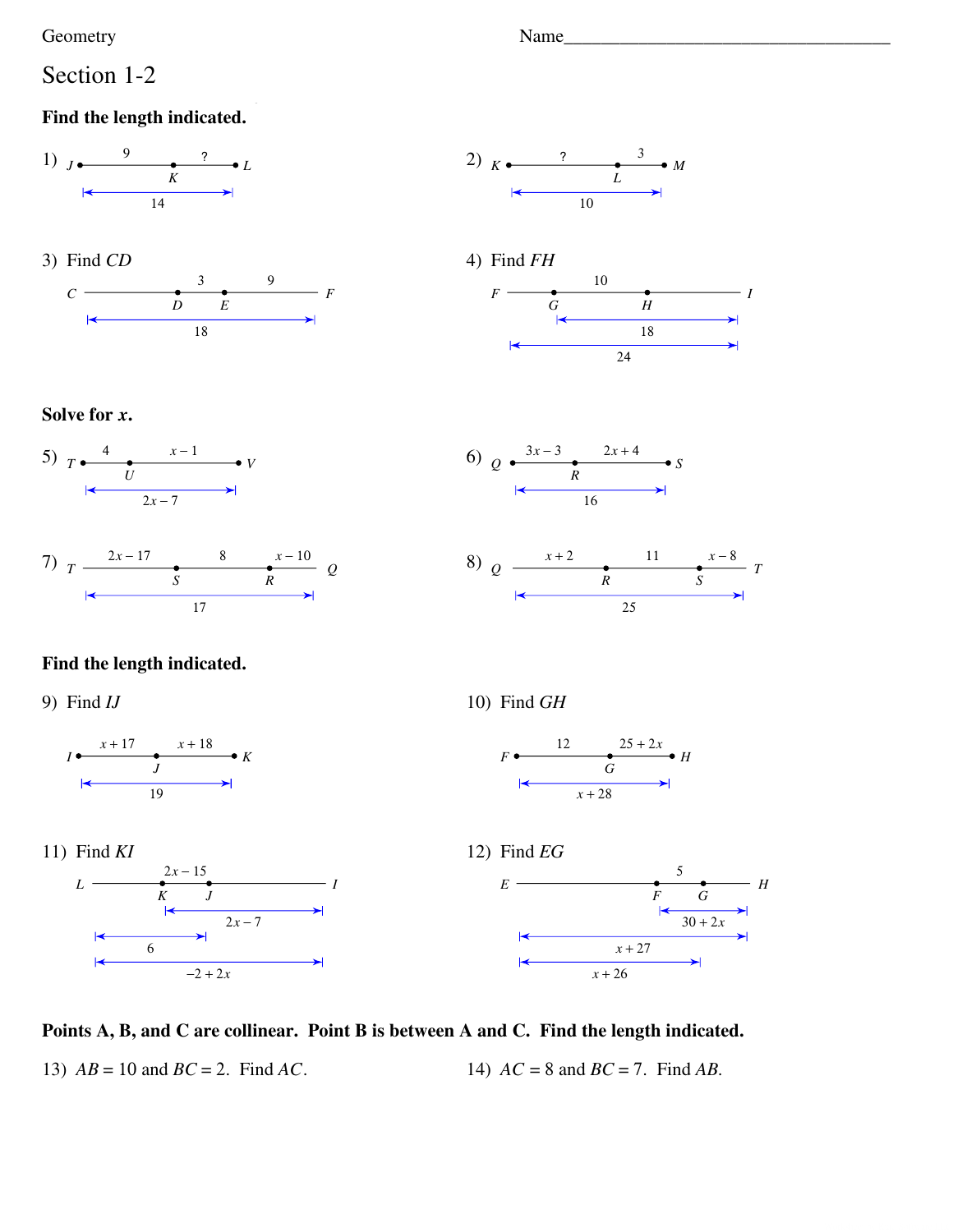#### Points A, B, and C are collinear. Point B is between A and C. Solve for x.

15) Find x if  $AC = 4x + 3$ ,  $AB = 12$ , 16) Find x if  $BC = x - 2$ ,  $AB = x - 1$ , and  $BC = 2x - 1$ . and  $AC = 19$ .

#### Points A, B, and C are collinear. Point B is between A and C. Find the length indicated.

- 17) Find *BC* if  $AC = x + 15$ ,  $BC = 2x + 12$ , and  $AB = 8$ .
- 18)  $BC = 19 + 2x$ ,  $AB = 6$ , and  $AC = x + 17$ . Find AC.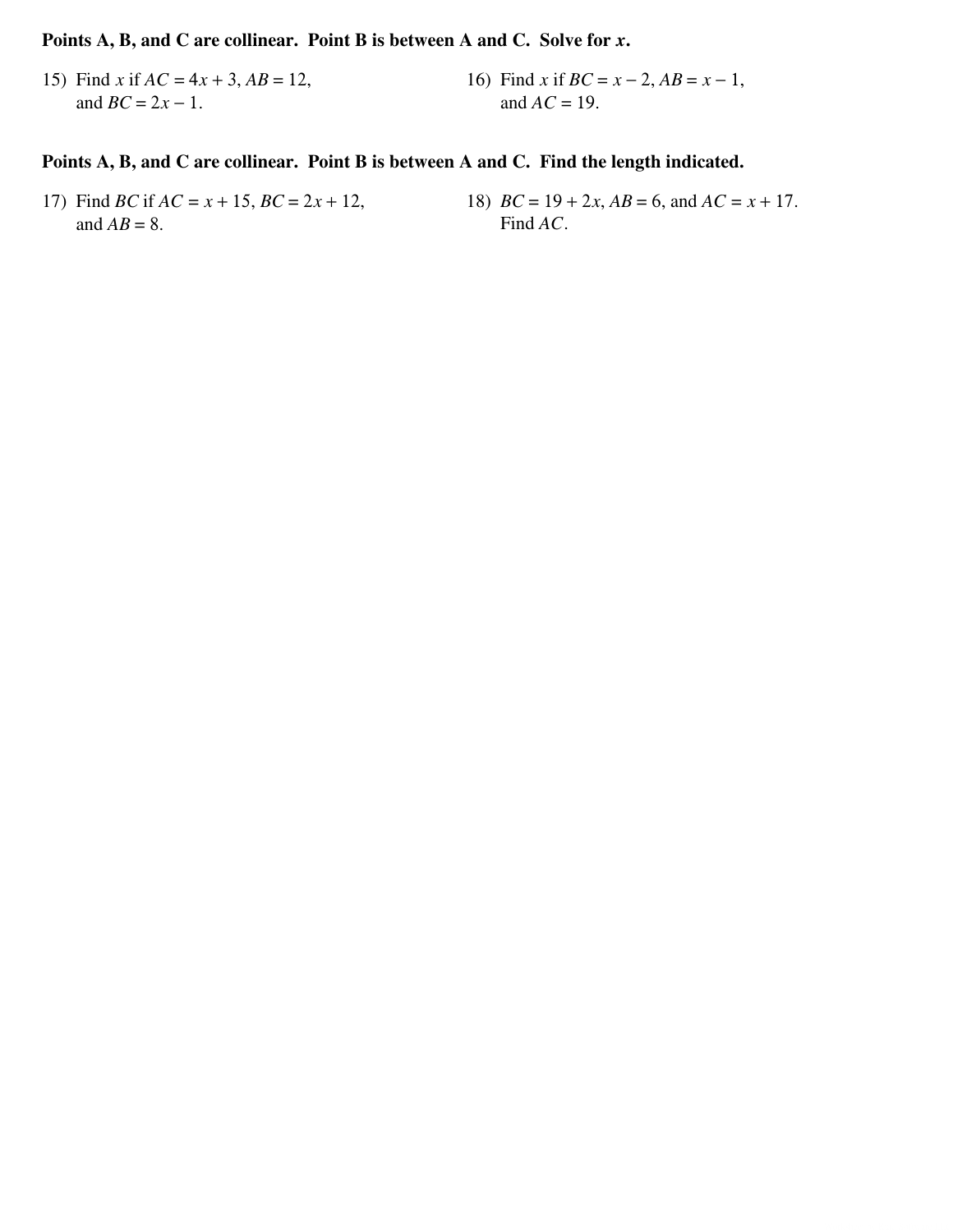Geometry

# Section 1-4

## Classify each angle as acute, obtuse, right, or straight.

1)  $130^{\circ}$ 2)  $151^{\circ}$ 



5)  $50^{\circ}$ 

6)  $90^{\circ}$ 











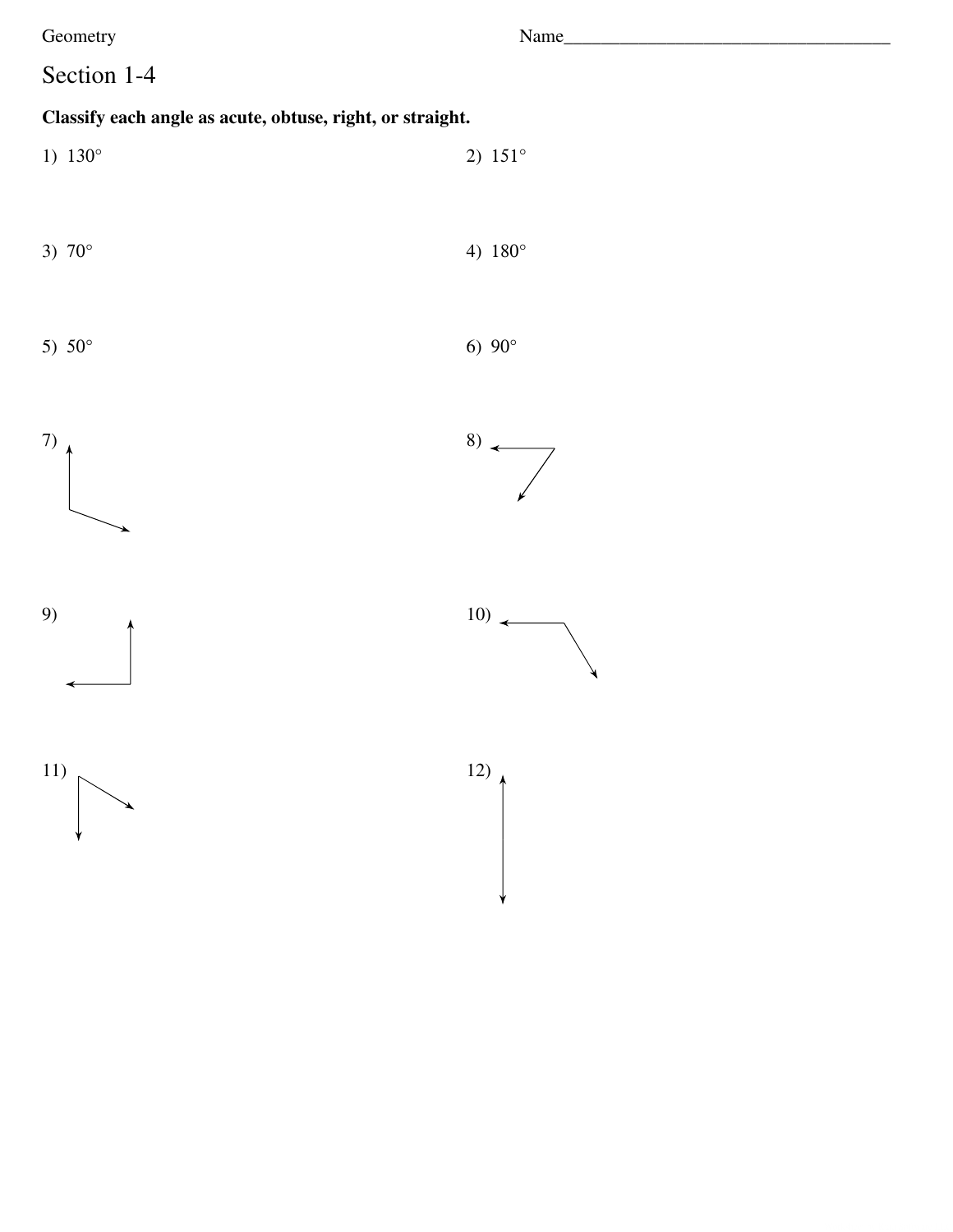13) Find  $m \angle GQP$  if  $m \angle RQP = 147^\circ$ and  $m\angle RQG = 125^\circ$ .



15)  $m\angle STU = 97^\circ$  and  $m\angle STA = 27^\circ$ . Find  $m\angle ATU$ .



17)  $m\angle WQR = 150^{\circ}$ ,  $m\angle PQW = 2x + 10$ , and  $m\angle PQR = 23x - 8$ . Find x.



19)  $m\angle YFG = x + 66, m\angle EFY = x + 101,$ and  $m\angle EFG = 155^{\circ}$ . Find x.



21)  $m\angle JKE = 9 + x$ ,  $m\angle JKL = 13x + 9$ , and  $m\angle EKL = 132^{\circ}$ . Find  $m\angle JKL$ .



14) Find  $m\angle WSR$  if  $m\angle TSW = 24^{\circ}$ and  $m\angle TSR = 174^\circ$ .



16) Find  $m\angle BCD$  if  $m\angle BCW = 20^\circ$ and  $m\angle WCD = 160^\circ$ .



18) Find x if  $m\angle SIJ = 60^\circ$ ,  $m\angle HIS = 4x + 8$ , and  $m\angle HIJ = 10x + 14$ .



20)  $m\angle KLN = x + 27$ ,  $m\angle NLM = x + 157$ , and  $m\angle KLM = 178^\circ$ . Find x.



22) Find  $m\angle CHG$  if  $m\angle IHG = 180^\circ$ ,  $m\angle CHG = x + 154$ , and  $m\angle HIC = x + 34$ .

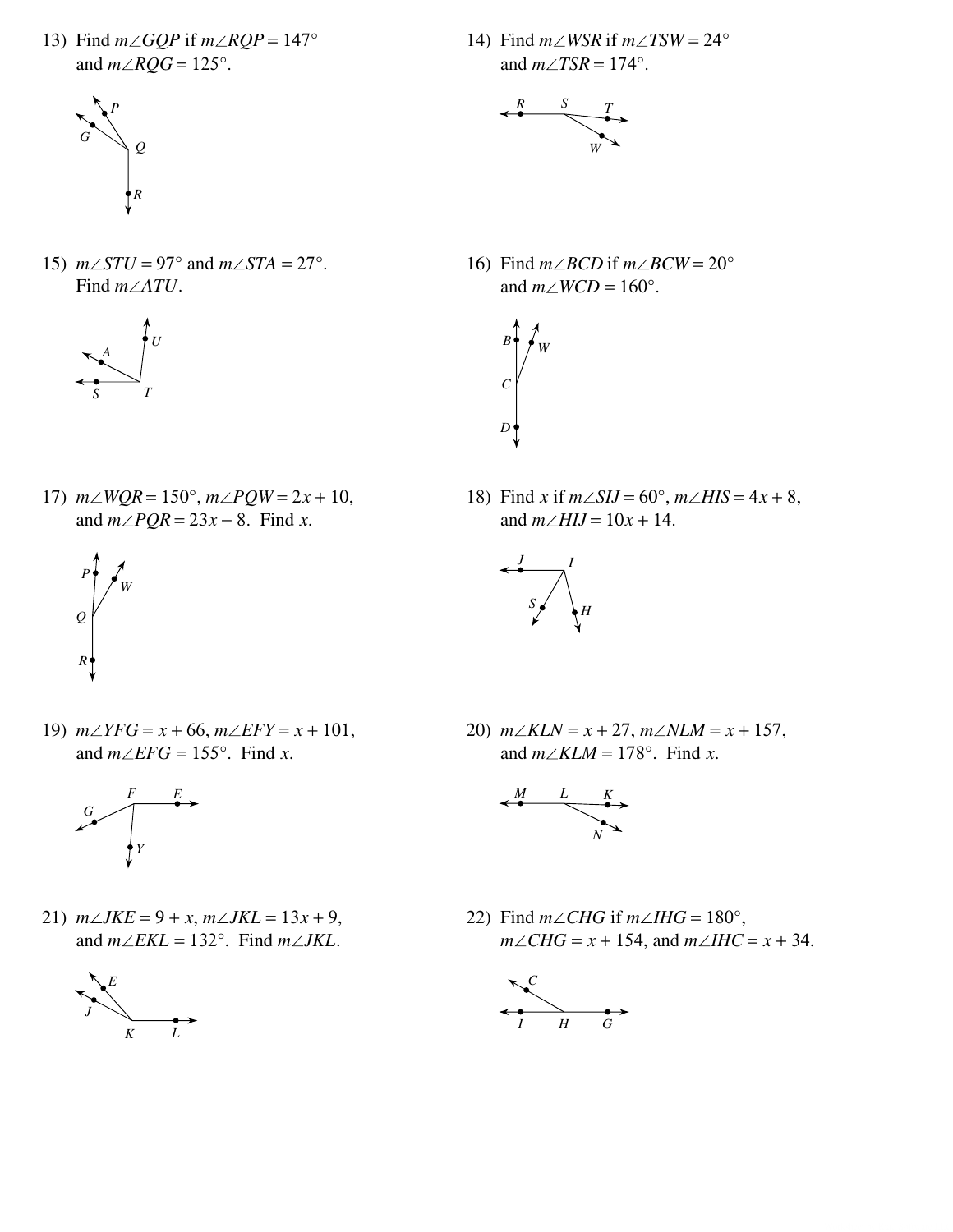Geometry

# Section 1-5

## Name the relationship: complementary, linear pair, vertical, or adjacent.

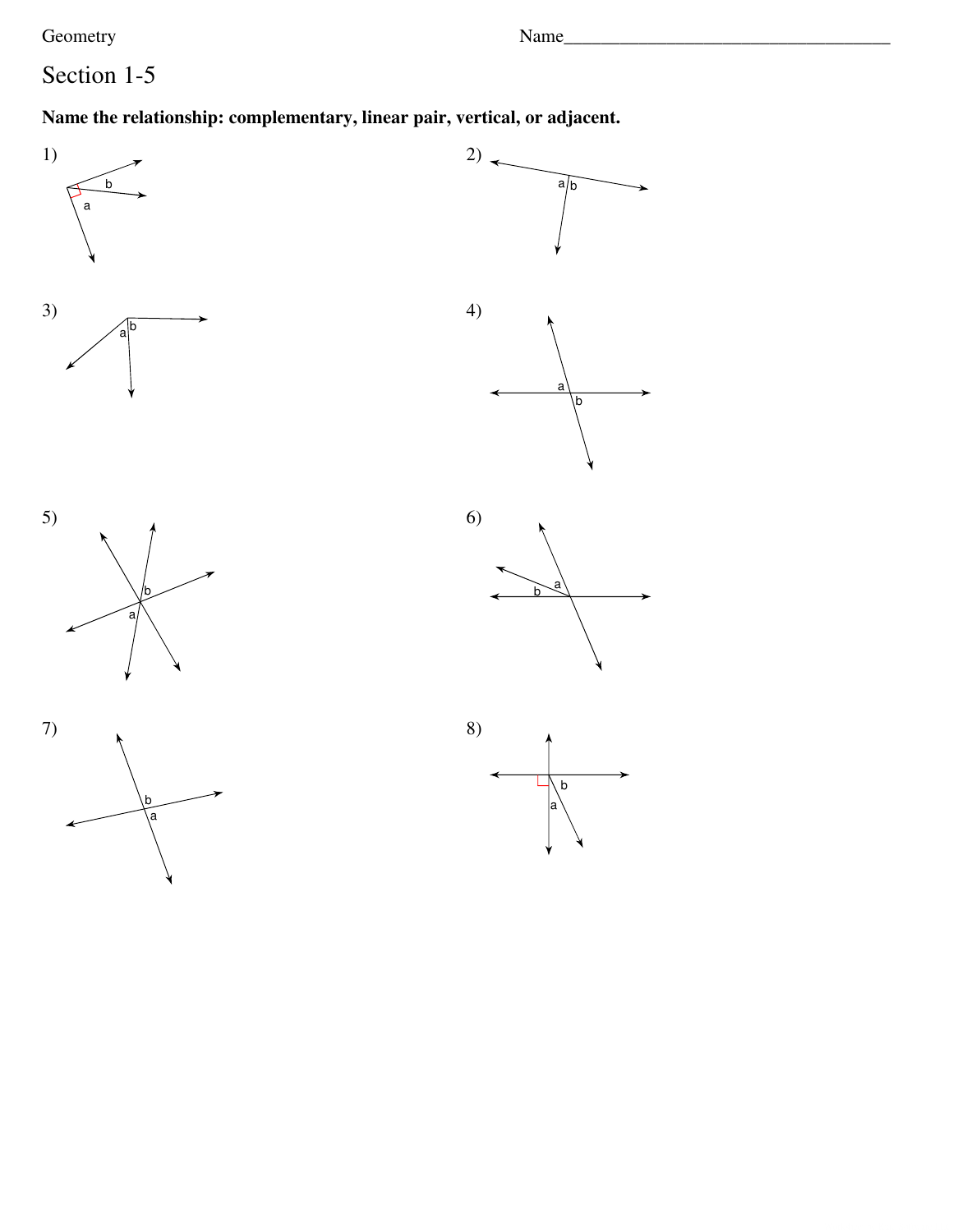# Find the measure of angle b.



#### Find the value of x.